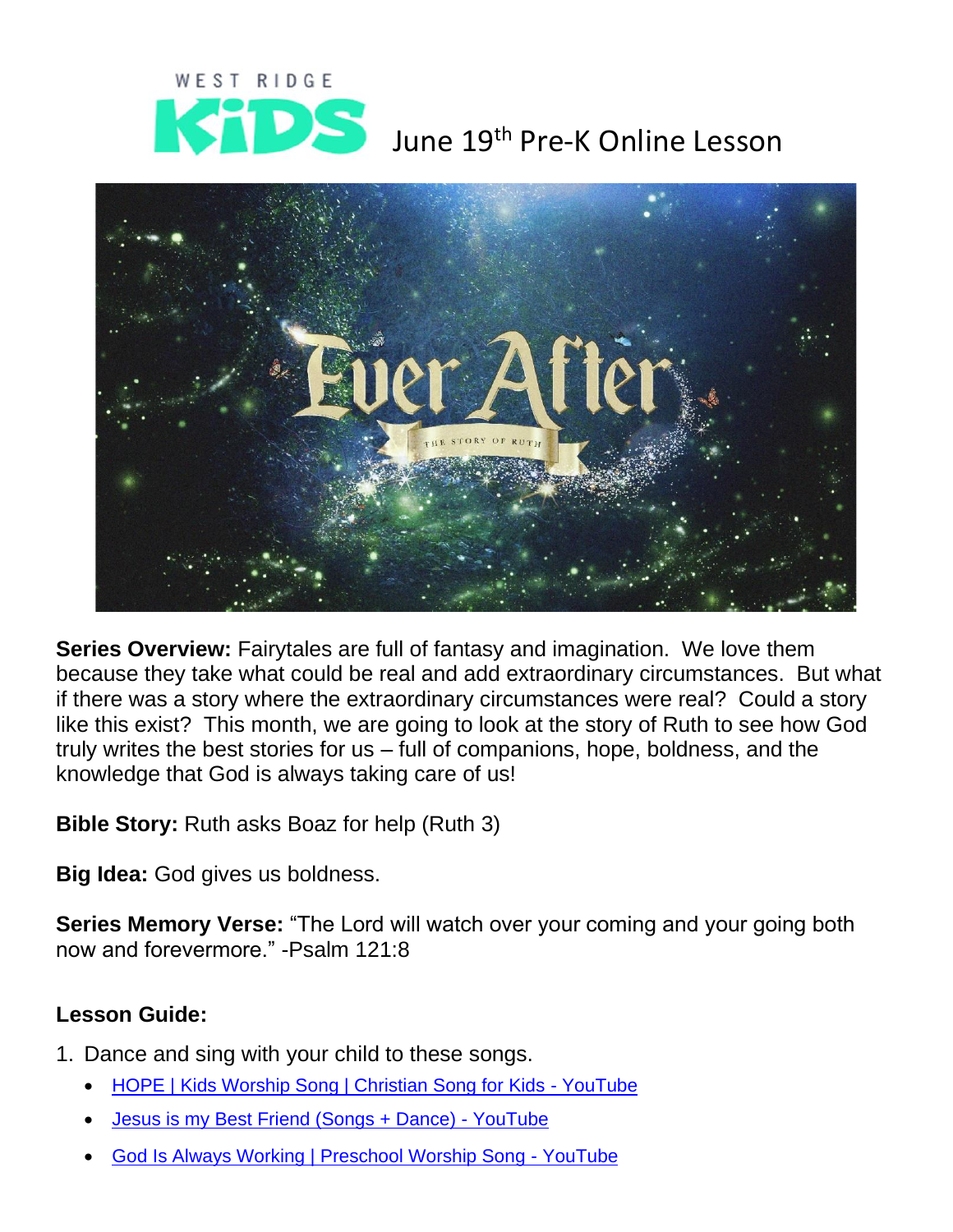- 2. Show this video to teach the Bible story.
	- [Ever After Preschool Week 3 \(vimeo.com\)](https://vimeo.com/690666797/9f6d98d165)
- 3. Review the Bible story like this:

*\*Supplies: Bible and Bible story picture (at end of this lesson)*

- Open the Bible to Ruth 3 and show your family where today's story can be found.
- Yay, it's Bible story time! We are continuing the story of Ruth. Let's see how much we remember so far.
	- o **What happened that made Naomi and Ruth move back to Naomi's hometown?**  They lost all their family members.
	- o **What did Ruth do to provide food for herself and Naomi?** She worked in the fields and collected the grain that was left over.
	- o **What was the name of the owner of the field?** Boaz.
- Excellent. So Ruth met Boaz, and Boaz was very kind to her. He made sure she could collect as much grain as she wanted. He also kept her safe by telling the other workers to keep an eye out for her.
- When Naomi found out that Ruth met Boaz, she was so happy! *(Have all the kids show you their happiest face)* Do you know why?
	- $\circ$  Boaz was from her own family. He was a close enough relative that he could buy the lands that belonged to her family and continue the family line.
	- $\circ$  The only thing he would have to do is marry Ruth.
- So one night, Naomi told Ruth to go to the fields where Boaz was sleeping. (*Have all the kids pretend to pull a blanket over themselves and go to sleep).* 
	- o She told Ruth to lift the blanket off Boaz' feet, and then lie down nearby. *(Ask the kids if pulling the blanket off of their feet would wake them up).*
	- o Ruth did these things and waited.
- In the middle of night, Boaz woke up . . . probably because someone moved his blanket! He went to adjust his blanket and guess who he saw there? Ruth! *(Show kids the Bible story picture)*
- Boaz wondered what Ruth was doing there, and she explained everything Naomi told her. She told him that if he would become her husband, he could help her and Naomi in a big way.
- Boaz thought Ruth was very brave for asking him to help her. He said he would do everything he could to make it happen!
- 4. Practice the June Memory Verse like this:

## *\*Supplies = A Bible, a basket and about 5-10 Cheerios or other cereal or pasta per participant*

- Look up Psalm 121:8 in the Bible and read it to your family.
- Help them learn the verse using these motions:

<https://www.dropbox.com/s/exhw5609yvgexvp/June2022MemVerseMotions.MOV?dl=0>

- Do a simple relay with your family where they *come* to you and then *go* back to their line.
- Have two family members on each team so they are not waiting very long in line.
- Have everyone say the verse with you, and then say, "go."